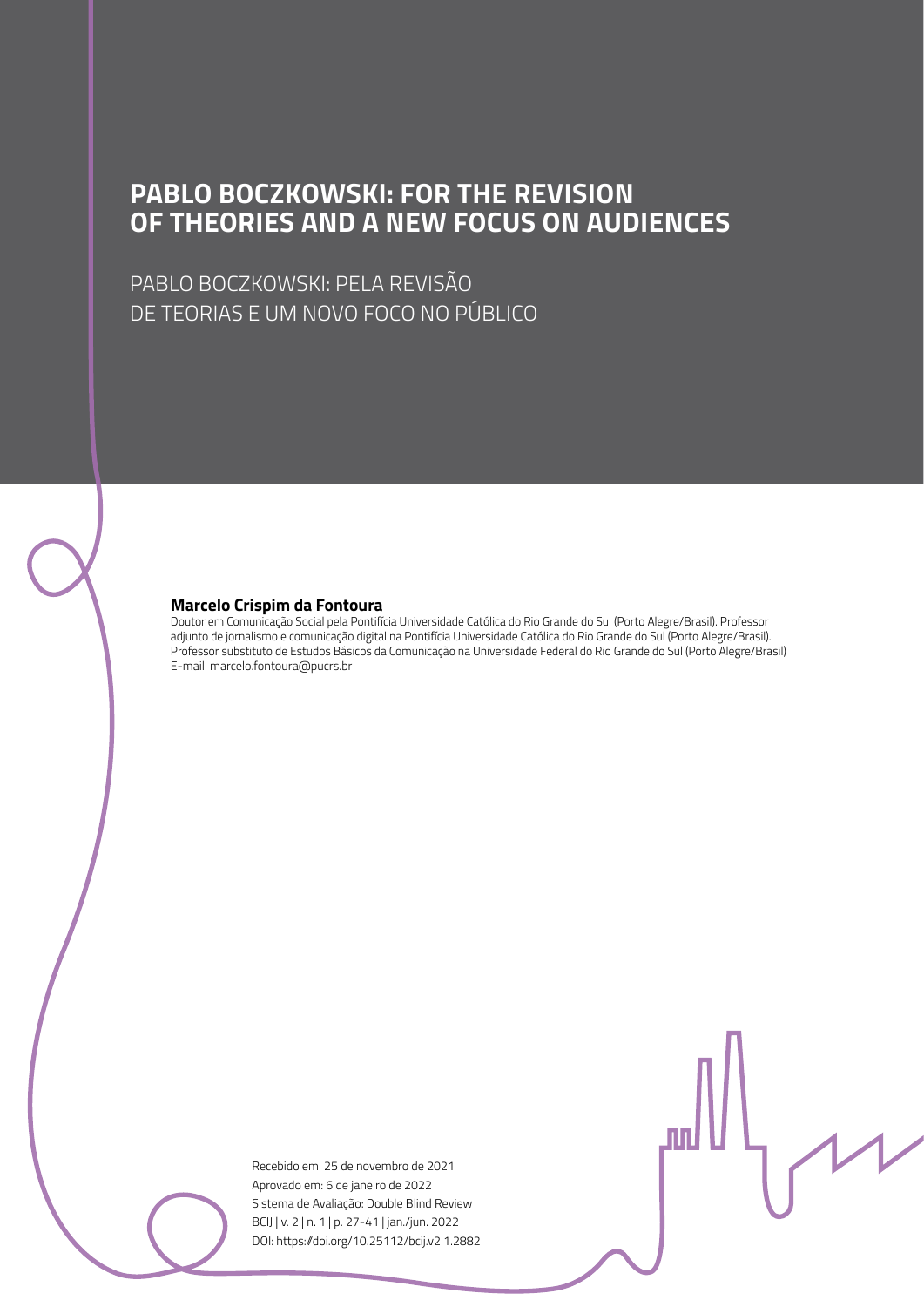

#### **ABSTRACT**

Pablo Boczkowski, professor at Northwestern University, has an influential career in Journalism Studies. In his first book, *Digitizing the News*, Boczkowski has described the early efforts of newsrooms to deal with digital media. His latest book, *Abundance*, is based on 158 interviews with media consumers in Argentina and analyzes how they establish routines and strategies over media. In this interview, Boczkowski discusses his legacy, the challenges that a new information environment poses to classic theories, and his focus on the research of audiences.

**Keywords:** Pablo Boczkowski. Journalism Studies. Digital media.

#### **RESUMO**

Pablo Boczkowski, professor da Northwestern University, tem uma carreira influente em estudos de jornalismo. Em seu primeiro livro, *Digitizing the News*, Boczkowski descreveu os primeiros esforços das redações para lidar com a mídia digital. Seu último livro, *Abundância*, é baseado em 158 entrevistas com consumidores de mídia na Argentina e analisa como eles estabelecem rotinas e estratégias sobre a mídia. Nesta entrevista, Boczkowski discute seu legado, os desafios que um novo ambiente informacional impõe às teorias clássicas e seu foco na pesquisa de audiências.

**Palavras-chave:** Pablo Boczkowski. Estudos de jornalismo. Mídia digital.

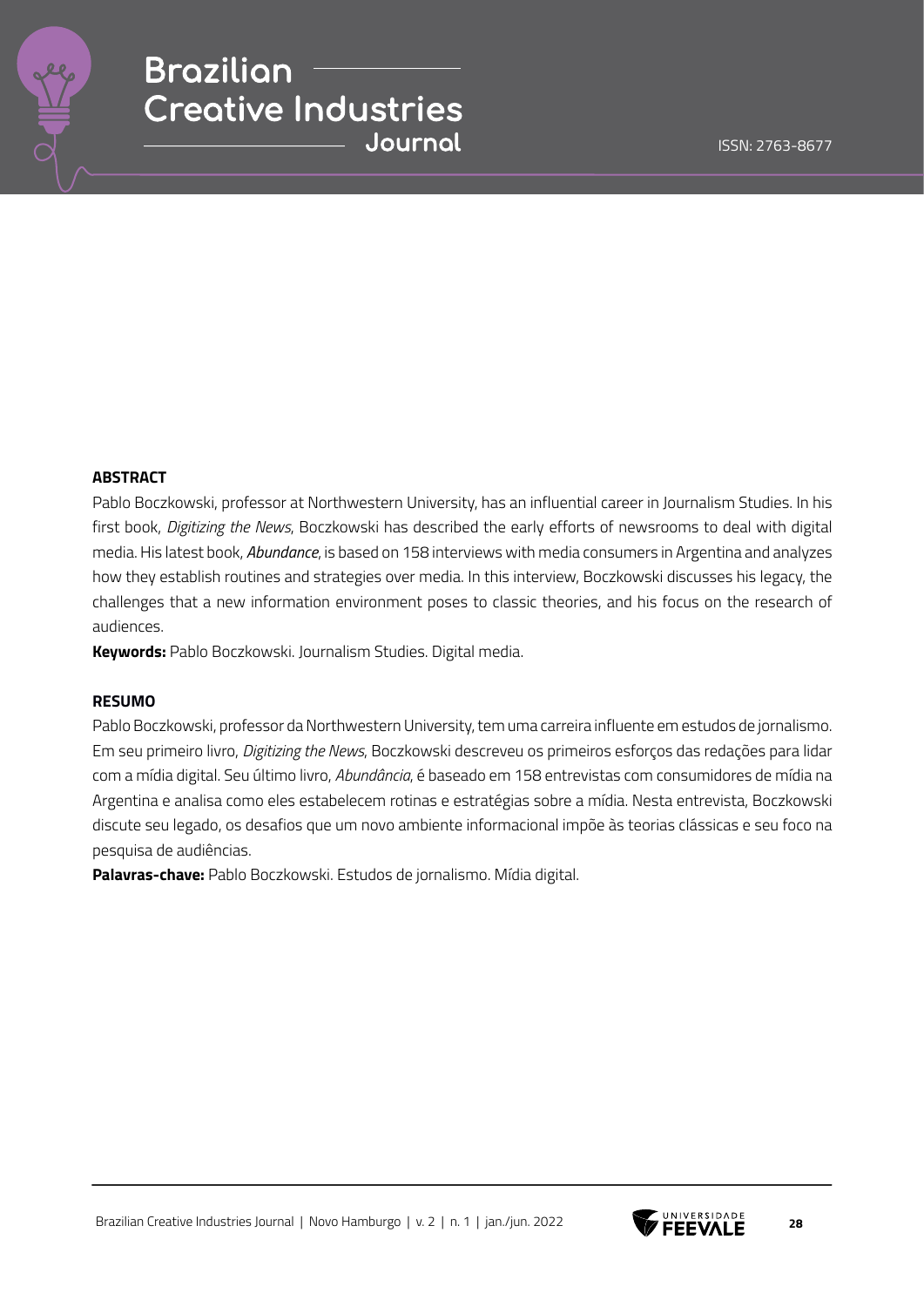

#### **1 PRESENTATION**

It is not frequent for an academic work to mark the development of a whole field. Pablo Boczkowski, the Hamad Bin Khalifa Al-Thani Professor at the School of Communication of Northwestern University and author of works such as the influential Digitizing the News, News at Work, the News Gap and the more recent Abundance, can claim this achievement. Digitizing the News, his first book, published in 2004, has been prominent in demonstrating the materiality in the relations that journalists established with digital technology in the 90s. It has also brought ethnography as a method back to light in Journalism Studies, influencing other such endeavors in the field. Boczkowski, however, argues that the main legacy Digitizing may have left is the attempt to go against technological determinism when analyzing how people interact with technology (at the time, he was concerned with how newsrooms were doing their first digital experimentations). This very same lesson is at the core of his new book, **Abundance – On the Experience of Living in a World of Information Plenty** (Oxford University Press, 2021).

While previous works have focused on news production or products, in his latest book, Boczkowski has turned his attention completely to audiences and their routines. The aforementioned subtitle of the book sums up its overall goal: how do people interact with media in a world where it is abundant, and where so many different stimulus and options compete for attention? What rituals and meanings are involved? This is also Boczkowski's first book about manifestations other than news, like social media, TV and entertainment in general. He recommends the experience of changing topics: "it gives you a very different appreciation of news reception when you also hear people talk about what Game of Thrones means to them. I highly recommend, for those who are interested in one genre, if they can, to study the other as well".

One aspect that has not changed, though, is Boczkowski's concern with the exaggeration of technology's role in our media life. He fiercely argues against what he calls "moral media panics", which can be seen in documentaries such as The Social Dilemma, and in views that consider current media habits as completely discontinuous from previous practices. Abundance, on the contrary, turns its glaze to regular people in Argentina and how they make sense of media, describing the diverse, complex strategies and meanings involved in consumption of media. These insights, he adds, call for a revision of classical communication theories.

In the following conversation, lightly edited for clarity, Boczkowski discusses these topics, revisits his legacy as researcher and indicates new endeavors.

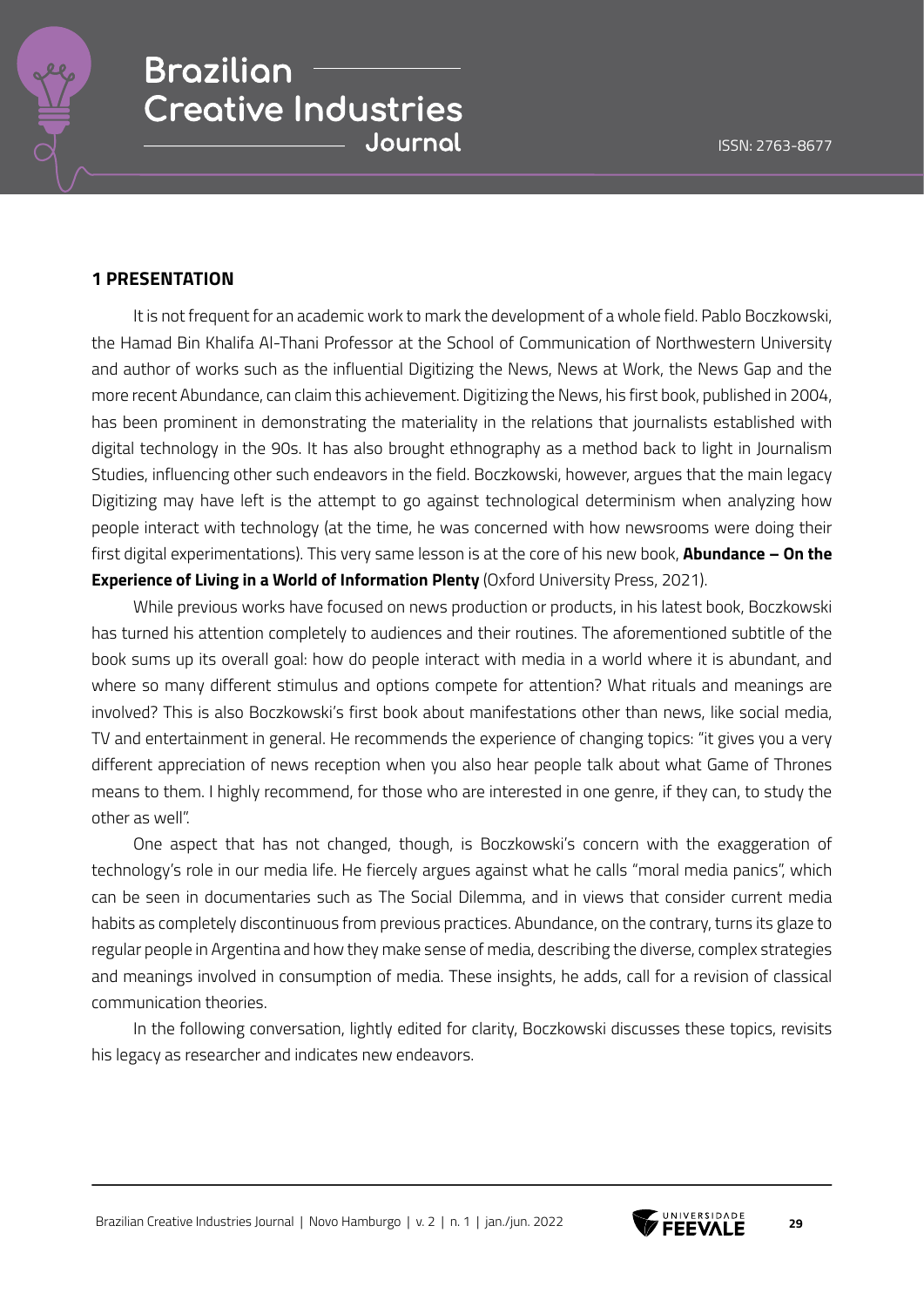

**Interviewer:** To begin our discussion, I would like to talk about your first book, Digitizing the News, a very relevant work. Of course, it became a huge reference in the realm of digital journalism. So, I would like to start asking you what do you consider to be the legacy that Digitizing the News leaves to the academic journalistic field?

**Pablo:** That's a great question. And thank you again for the interview. Digitizing the News was conceived as a project, really, almost a quarter century ago. I began doing research on online news exactly 25 years ago, in 1996. And I decided to do the study that led to Digitizing the News in 1997. Back then there was really no research on technology in the newsroom. The ethnographic study of news production had been quite dormant for many years, and the classics in the field like Ganz, Tuchman, etc., hadn't really wrestled with the materiality of news work. So, what I set to do in Digitizing the News was to bring an STS<sup>1</sup> perspective into the study of news production, to bring communication and media as a relevant subject within STS. It was a two-way street because the sociology and the history of technology were mostly concerned with other kinds of technologies like, nuclear missiles, cars, bridges, big things. In the state of media artifacts, there were a few references that we know were important, but it wasn't formed as a domain of inquiry within STS. So, when I did the ethnography, because Digitizing the News combines archival research, the historical dimension, and the ethnographic part, it was evident to me that I needed to bring also a work and organizational dimension to it. Because a lot of what was relevant had to do with organization of work, some of which had been covered by the classics, but not really theorized within that literature. In Digitizing the News, we see the intersection of these three sorts of literatures and three domains of inquiry, sociology of work had not really paid attention much to media work. At that point, tangentially to technology, it ended up, as you say, becoming a very influential book who was sort of the first of many ethnographies of news production that ended up paying attention to technology and it ended up paying attention to work. You know, 17 years after its publication, almost 18 in February of next year, I think… So, from the vantage point of today, given where the discourse is today, the legacy probably is an antidote against the technologically deterministic dystopic narratives that have taken hold of the study of digital news and news in general in society. Digitizing the News was written at a time in which most of social sciences were beginning to debunk technological determinism. And nowadays, no scholar would say that they are deterministic, but a lot of the scholarship today is implicitly deterministic. So probably the main legacy is that: to remind ourselves that processes of social technical construction



<sup>1</sup> Science and Technology Studies.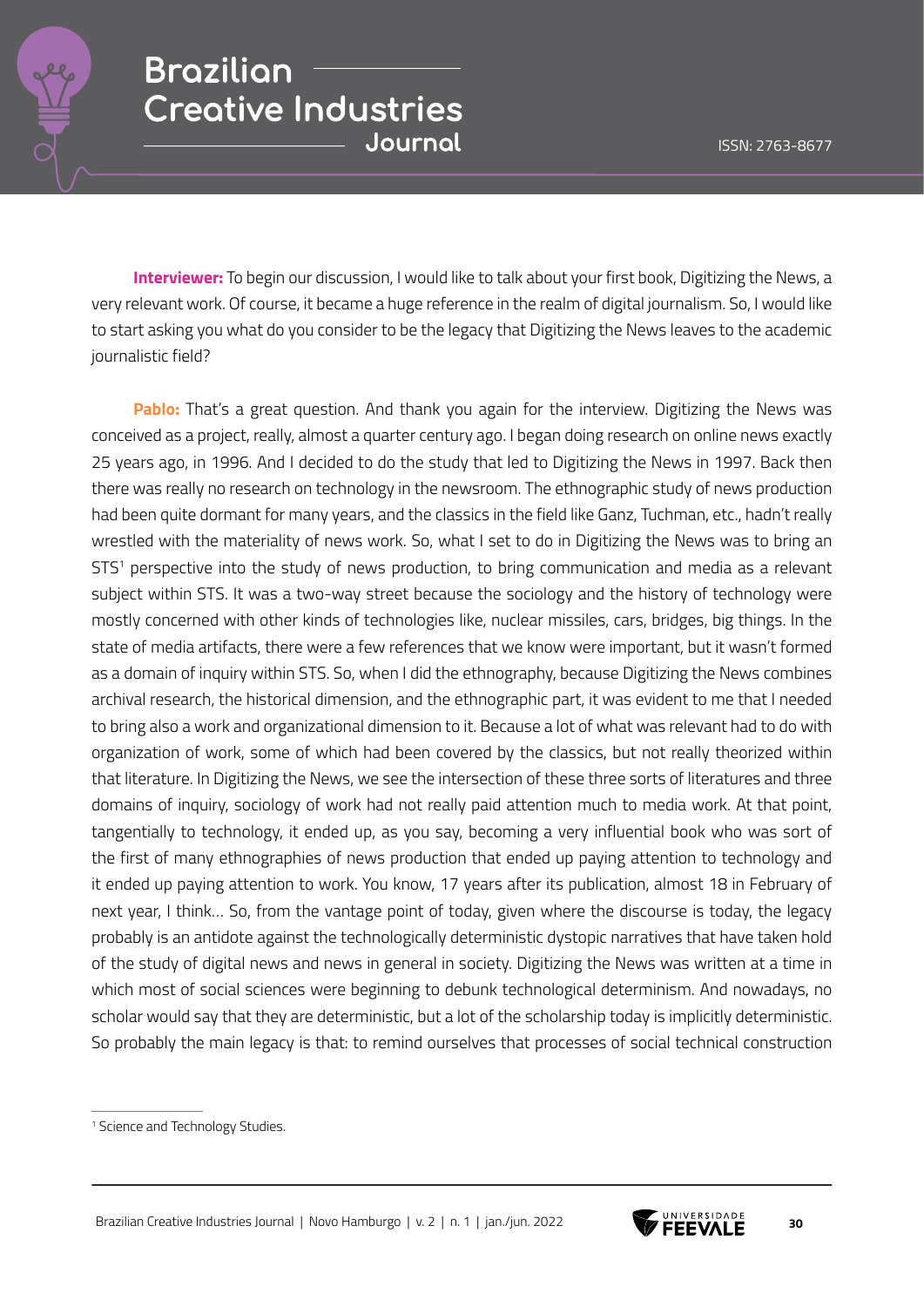

are contingent, that structures do have power, but the power is not unlimited, and that actors have power as well. Also local conditions and contextual factors of different kinds really interact with the power of structures. The result, therefore, is never determined by technology or by social structures, but emerges at the combination of both. We live at a time in which the return of moral media panics has been quite striking. I mean, the popularity of The Social Dilemma or a lot of the media commentary, many of which is done by scholars, that has an incredibly dystopian and deterministic tone, and a significant amount of scholarly work, that, again, it doesn't say that it is deterministic, but the claims are, are quite striking. So, from the vantage point of Digitizing the News, at the time it was written, it is as if we haven't learned much. Hence the legacy is a reminder that we know a lot of things, and that these technologies, unless they are incredibly different from all other technologies in history, and there is no reason to believe that that is the case, even also the empirical results that we have from a number of studies, [are not dominant]. We need to pay attention to agency, to work, to contingency and to local contextual factors.

**Interviewer:** As you said, it's been 17 years. They say hindsight is always 20/20. Is there anything you think maybe you missed or maybe you got wrong in the Digitizing the News?

**Pablo:** Oh, I'm sure that I missed many things. In terms of getting wrong… Relative to what I wanted to explain, I think the account is fairly robust. It's interesting, the other day I had to put together for somebody the reviews of the book, the book was well reviewed everywhere. I mean, not just in communication, but in business history, history of technology, in management, in sociology, etc. I mean, there were quibbles here and there. Probably it's not so much about getting wrong. What Digitizing the News didn't do, because he didn't set out to do that, was to talk about publics and audiences, which is typical in the sociology of news production. It stops. That was a void for me. I didn't realize it was a void until I think it was in 2005, if I remember correctly. Shortly after its publication, Ev. Dennis, who was then the Chair of the department at Fordham University, he is now retired or in the process of, but 17, 16 years ago, he invited me to give a talk at Fordham. It was a very unique moment because I met Leo Bogart then, the famous researcher, who I had long admired, and, in the audience, there was a very young Phil Napoli, when Phil was there, and Phil asked me the question of, well, what's the impact of everything that I am studying, something along those lines. I provided some answer, but then I realized that I, as an ethnographer, I could not talk about impacts because I don't have any data on the public. That question and that void was what launched what is now a 15-year research program into the behavior of the public. News at Work was the transition book, because it combined the production of news and the consumption of news. And after News at Work, it was 50/50 in the split. Then, for The News Gap, it was like 90% of the public and there was about 10% in terms of the

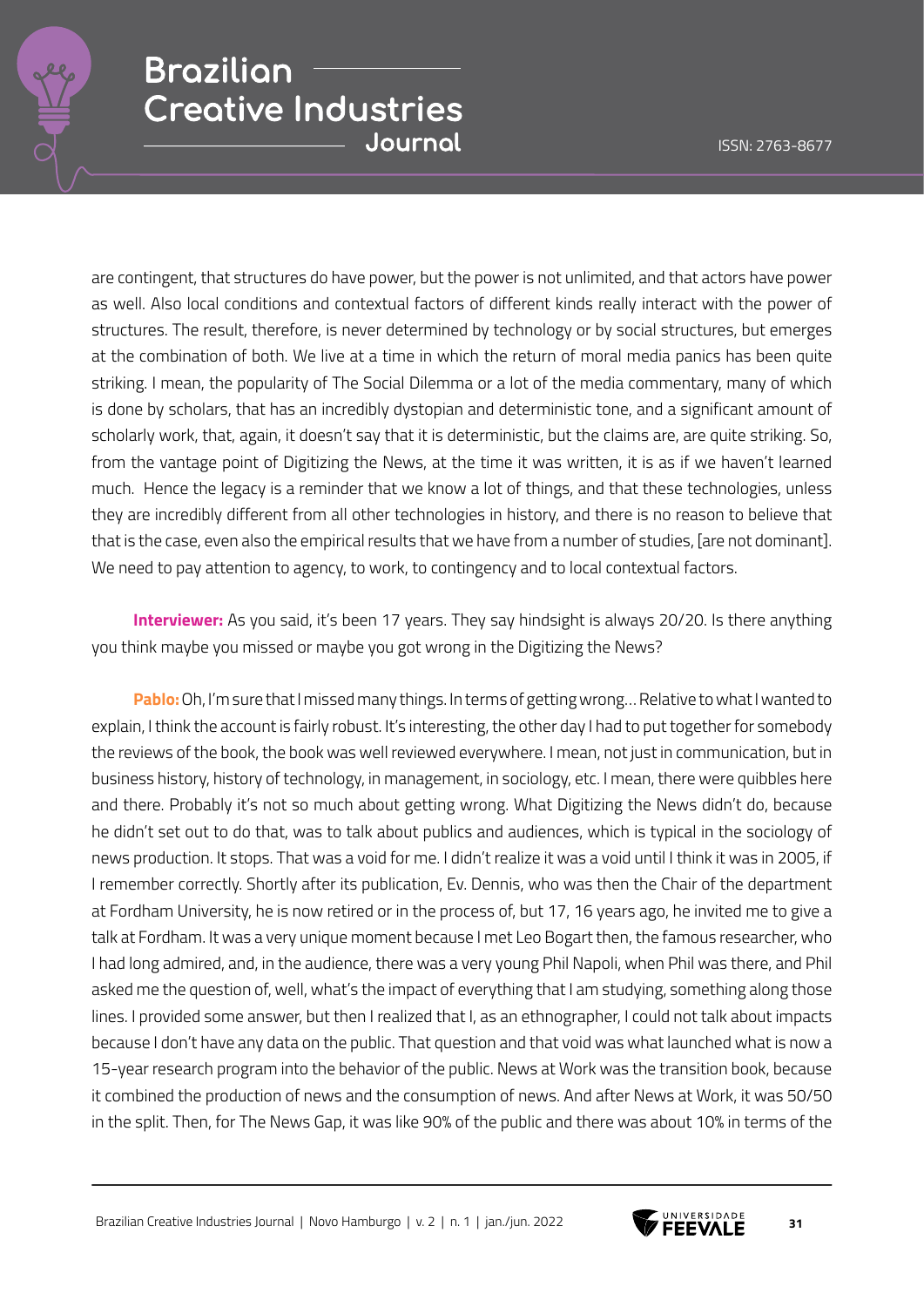

ethnographic side. Well, I should rephrase that because we didn't do research on audiences, but I mean, News Gap could also probably be considered 50/50. We did interviews with editors and reporters within the interviews with the audience. But then, what followed that, Abundance is entirely on the audience and the digital environment is also a significant amount on that. So, I would say that the main thing that Digitizing the News doesn't have, because it didn't set out to do, but it would have an interest in doing it, got to do with the reception of the news that was being digitized. Evidently, I was just writing a dissertation and then a book. I was completely mindless about… it's not that I said, 'okay, I have this grand idea and I'm going to revolutionize the field' or anything like that. But it has played an important role. And I don't know if you know this, but the book came out the same year that the Journalism Studies division was founded at ICA, and it's credited in part with sort of relaunching the study of Journalism at ICA, and institutionalizing it to the point of, when the Journalism Studies division celebrated its 10th anniversary, it was also the 10th anniversary of the book. So, Seth Lewis did a special session at ICA, it was a retrospective on the book in the context of the institutionalization of Journalism Studies. Steen Steensen spoke, Chris Anderson spoke, Nikki Usher… I can't remember who else. I said a few words. But, yes, I realize it's been influential. I'm still in touch with many of my key informants, believe it or not.

**Interviewer:** So, let's transition a little bit to Abundance. Of course, there is quantitative research which you combine to the qualitative aspect. But it seems to me that it's mainly qualitative. There is a strong qualitative aspect to your research. What do you think is the role of qualitative research in a world of increasing quantitative expectations?

**Pablo:** Abundance is a very romantic book, romantic, not in the sort of romantic relations, I mean in a classic sense, in the sense that it tries to go a little bit against the grain. As you said, we live in a world in which big data and computational social science seem to have the promise to solve everything. And the problem with that promise is that it is based on the premise that meaning can be reduced to numbers. For computation to take place, everything has to be reduced to zeros and ones. And the domain of meaning is not reducible to that. The domain of meaning can only be understood if you adopt the subjects' perspective, and if you deploy methodologies to try to get at what things mean to the people who are doing them. And that requires qualitative methods of various kinds. If you were doing historical work, it would be more of archival research, if the subjects are alive, it is interviews, observation, etc. Because of the nature of what I'm interested in, which is, personal private behavior, I don't feel comfortable going into somebody's house and hanging out there for a long period of time without having developed trust. I did some of that for Digitizing the News, for instance, in the case of one reporter who worked in the home. But I had already

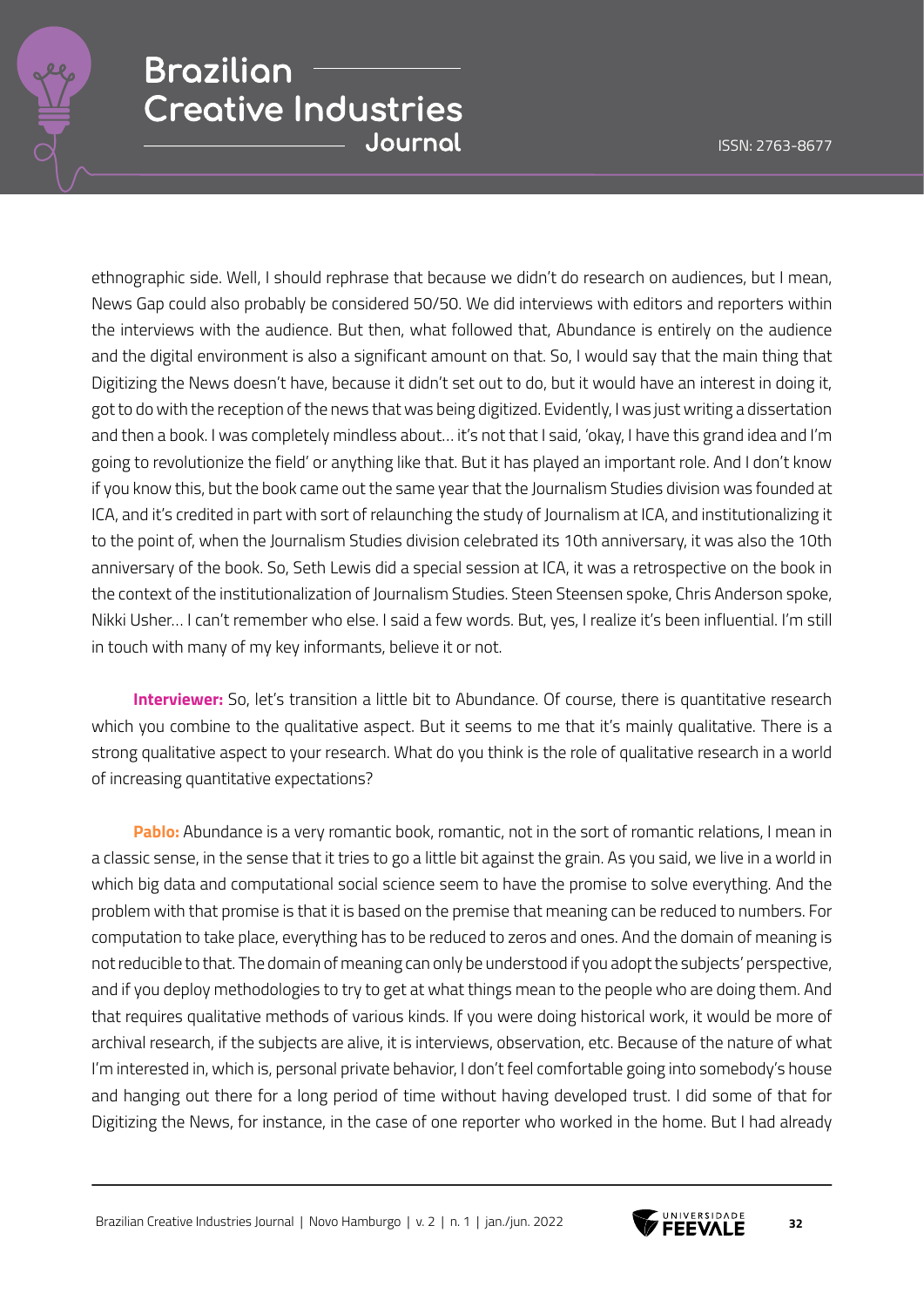

built a relationship, so I can hang out with that person, grab a chair and shadow him in his home. But I have 158 subjects, interviewees, in Abundance. And I didn't do the interviews, I had a team doing interviews. I mean, big data can be important, but small data can be beautiful. It's the beauty that emerges from meaning, from the polysemy of meaning. I do not believe that everything can be reduced to numbers. The problem with a lot of the computational social scientific work, which is, in many ways, helpful, is that, in many times, it doesn't really specify the scope conditions of what it cannot do. Not only what he can do, but what he cannot do. And by implication, therefore, it is assumed that it can do more than what it actually can. So that's why there is a survey research component to Abundance that was taken so that I would get a big macro picture, but the core of the book is based on the interviews. That was on purpose, for this very reason that I wanted to understand how meaning, emotion and practice really shape, or to what extent they shape the reception experience. I didn't think, and I still don't think, that if you gave me a million terabytes of data that I will be able to get at that. I'd rather have a hundred interviews than a million terabytes.

**Interviewer:** There is a strong defense in Abundance of Argentina as the locus of research. Also, by the end, you mention this idea that the studies from the Global South might be universal and studies from the Global North might be specific. All that said, do you think the results of Abundance can be extrapolated at least to other Latin American contexts?

**Pablo:** Very good question. I wouldn't claim that studies from the Global South are universal and studies from the Global North are not. What I would say is that there is an interesting inversion in the world of the academy and other worlds, or social arenas, that has to do with power, whereby the minority pretends to be the majority. But it's really only a small minority. It's not even 43%, let's just say. It is really 13%-14% of the world live in a very small number of countries of all the countries that exist in the world, and where a disproportionate amount of the research takes place. Which is fine that there is a lot of research on these countries. I mean, I think it's wonderful that there is research on any country. But again, they should contextualize their findings in the same way that we are asked to contextualize ours. So, what I would say is not that the research from the Global South is universal, but they represent the majority. We should not forget that. It is a clear evidence of power imbalance, that those of us who study the majority have to justify why we do that, while those of them who study the minority do not have to do that. It should be actually, if you think about it, the other way around. There is also a problem with the notion of the Global South, in the sense that it does help to differentiate middle- and low-income countries, essentially, from high-income countries, but it obscures a lot of differences among countries. Hence your

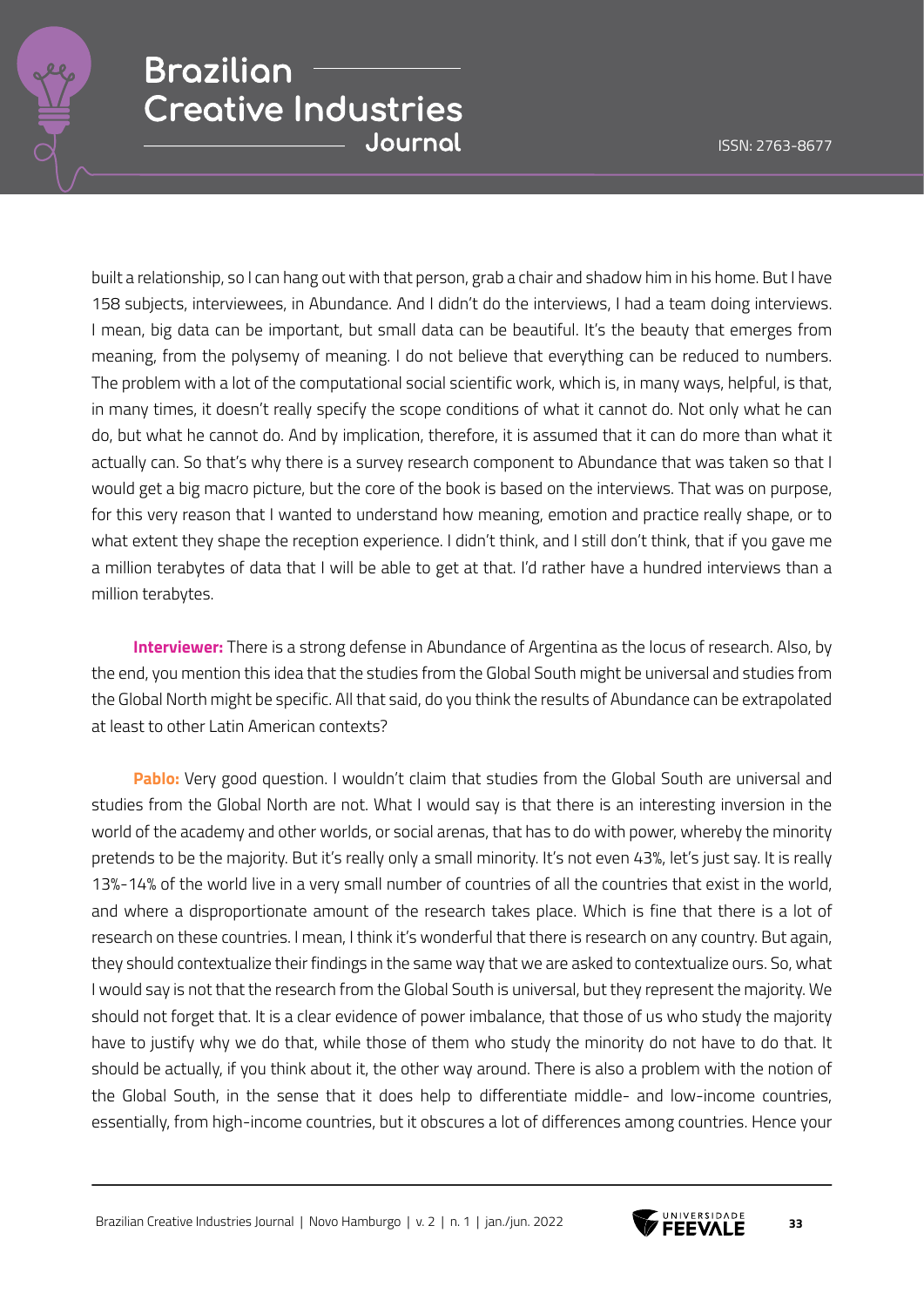question is about generalization and generalizability of the findings. In many ways, perhaps some of the findings from Argentina resonate deeply with patterns in India, based on what I've seen in the research. And it's interesting, because they are an ocean apart, two, actually, and with many striking differences in history. But the issues are having to do with a strong associational culture, a gregarious character of everyday life in these societies, the role of familiar patterns, the role of institutions in the polity that have long disfavored vast segments of population etc., and then there are many other differences. So, I do not dare to say that any of the results of Abundance can be generalized, but that perhaps can evoke and resonate with other settings. In the case of Brazil, it has been very interesting to me. So, Brazil is a country that, growing up in Argentina, I have long admired the culture of Brazil, the natural beauty of the country, etc. It's a country that has always sort of fascinated me. And I was mentioning to you that I've been giving a lot of talks about Abundance. Brazil is probably the country with the highest number of talks. This afternoon, I have a conversation scheduled with a colleague of yours from another university to schedule a talk there as well. So, evidently, there is something that resonates, from both the argument and what you call a strong defense of Argentina. I think in part what resonates is... So, one of the things that sets Brazil, in my modest understanding of its 20th century history, and correct me if I'm wrong, but my very limited understanding is that Brazilians have a significant pride of place. So, in the Anglo-Saxon academy, there have not been very many books done withing the Global South that argue that they are not a lesser version of the Global North of a situation, but that argue that there is something unique about the setting that makes the study particularly good there. Because the justification that I offer is the justification from a position of strength rather than a position of weakness. 'Oh, I'm sorry, I didn't do this in the US or the UK or Norway or Germany, but still we know less'. The typical justification is 'we know less about the Global South, we know less because of the power inequalities in the academy'. But that's not enough justification. There are things that are unique to Argentina that makes it particularly interesting to what's going on in the Global North. My sense, from my conversations with Brazilian colleagues is that that part really resonates. That resonates within a national culture that has this strong pride of place and feels somewhat sort of removed to the sidelines of the international conversation. But there are also significant differences between Brazil and Argentina. Brazil is a very large country. Within Latin America there are other countries that do not have Spanish as their main language, but it's by far the largest one. In part, because of that, it has evolved sort of in a culturally distinct environment than other Latin American countries in their relationships with themselves. It has been absolutely wonderful the reception among Brazilian colleagues. I've given talks on sort of the evolving findings from this project for about three years until it was published and now, thousands of talks. I have given talks in many countries, in many continents, and there is much similarity. The findings evoke. I remember a colleague at MIT, when I gave a talk there are a couple of years

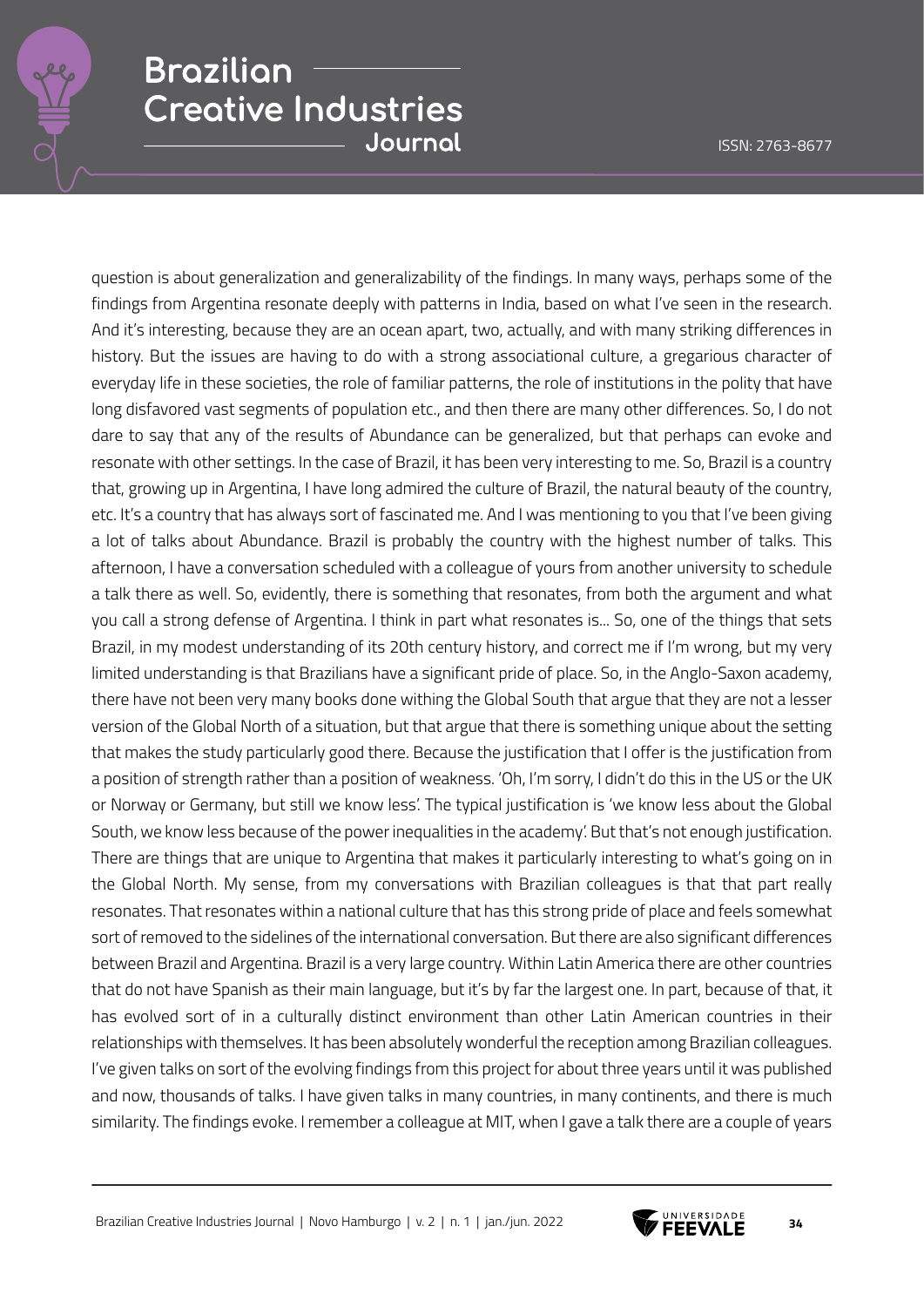ago, he said, 'well, if you didn't tell me it was Argentina, I could think that this is happening in Boston'. Which is another thing that is interesting. I do a lot of comparative research. In this project, the data comes from Argentina, but in parallel we did a comparative study with colleagues in Finland, Japan, and Israel, in addition to myself in the US as well as in Argentina, and a colleague in Argentina, and we've published a number of papers. What has been striking to us is that there is significant repetition of patterns across sites. The manifestations are different. I mean, you would think that Finland and Argentina, there is very little that they share culturally, right? Nonetheless there are interesting patterns of resonance. So, the other thing that I think that, from an Anglo-Saxon perspective, it's not only that we know very little about most of the countries in the world, is that when we tried to know, we tried to know from the position of the other: 'oh, that's exotic, that's the other, that has to be different'. I make a lot of gestures in Abundance, particularly towards the US to say, 'well, things are not very different in many regards'. A lot of the pressgovernment relationships during the Trump administration had striking resonance with the pressgovernment relationships when Hugo Chavez was president of Venezuela. The dynamics in the US as followers, not as first movers. Not as initiator. I think it is important when one does research outside of the center, only in a comparative fashion, not to start with the premise of difference, necessarily. Also not start with the premise of sameness, but I mean, not start with any premise. Because we are seeing differences, but also significant continuities, and the same historically. That's the other thing that I tried to do in Abundance. It is not like in Digitizing the News. I did not do historical research, not even recent history research, but I did read profusely the historical literature. I actually talked to probably the main historian who has studied issues of information abundance in the early modern period and the Renaissance, to try to figure it out what are the areas of continuity. Not just the discontinuity. Because the other thing that we do in the literature a lot is we emphasize discontinuity, what's new. That is what sells, but there is much more that is continuous. A lot of the stuff that we talk about. For instance, if you think about the research on social media. One of the main new concepts that had been sort of developed is this idea of the context collapse. The context collapse is something that was very discussed by Joshua Meyrowitz in his study of television, No Sense of Place. My colleagues who work on context collapse in social media do credit Meyrowitz, but there is almost no effort to explore, well, what is it that is really new about social media. We start again with the assumption of difference, that what we are studying now is really, really, really very different. Is it? Ambiance journalism, I mean, it characterized people's relation to radio news since the 1920s in some ways. I'm for sure it characterizes how people consume TV, I talk about that in the book at length. The consumption of television is ambient for the most part. In that sense, our engagement with this prior media prepares the ground culturally for the new media. It's not that there is nothing new about the new media, in the same way that it's not that there is no difference between Venezuela and the US.

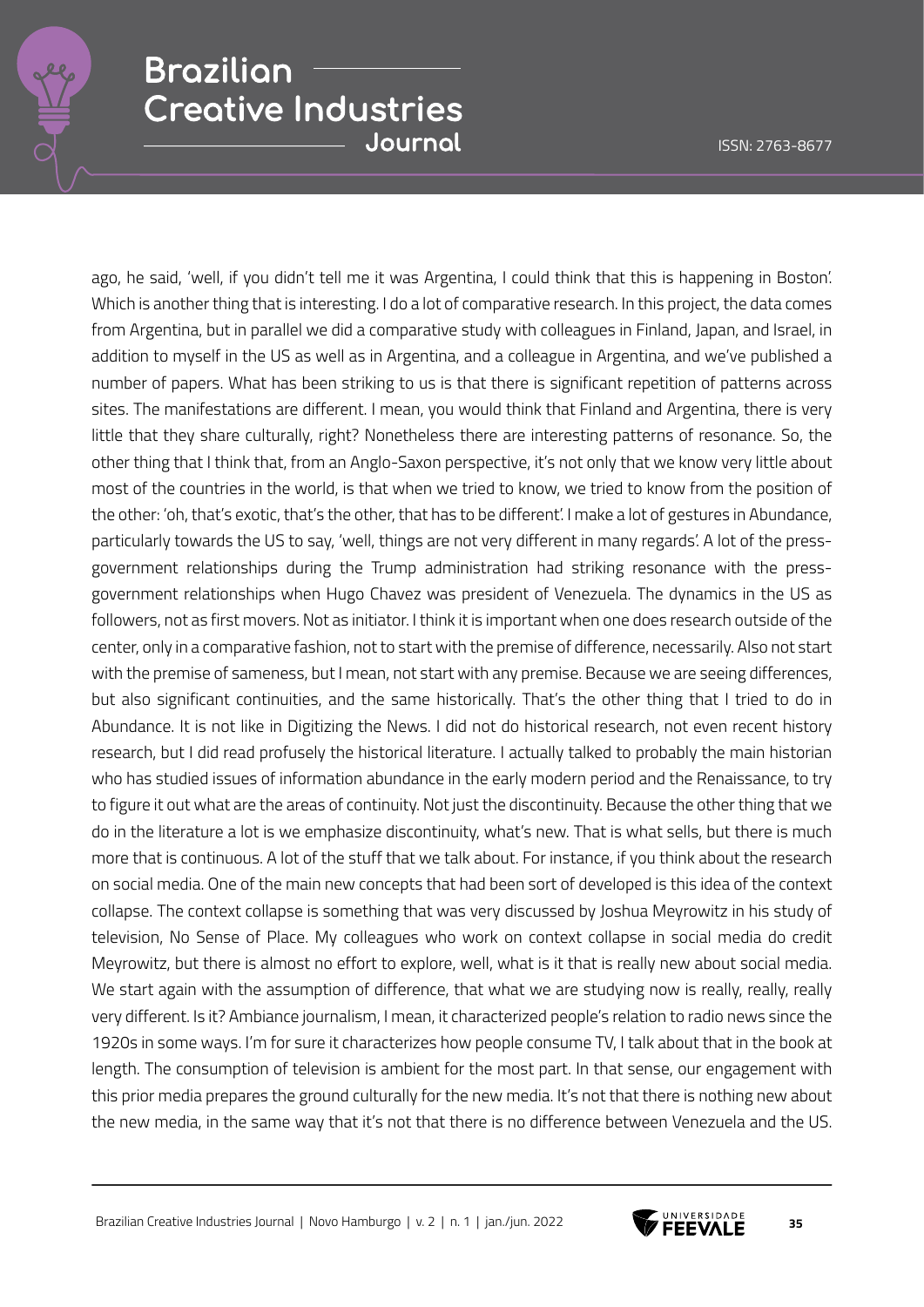

There are differences, but there are lots of continuities and similarities. The task of research is to figure out, first of all, what is continuous and what is discontinuous, and secondly, why. Is it really the technology? Is it culturally? Is it a combination of both? For instance, why does WhatsApp have the place that it has outside of say, for instance, the US as the main platform? Part of it has to do with issues of political economy, pricing decisions of messaging. Part of it has to do with associational cultures. And why is it that in, certain countries, voice messages of WhatsApp are very prevalent and in others, not. Again, it has to do with the role of conversation in daily life and how much people are used to. But those are the questions that I think are worth asking. That's where a comparative, cross-national sensibility is useful, even if you don't do the comparative work, but understanding that no places is either the other or the center. Even if you don't do the primary research in other countries, you have to read the literature and to second that literature and use that as background to assess what your findings mean.

**Interviewer:** I love the expression you use about this very subject, the 'contemporary bias'. It's very common to see this contemporary bias. I think it's Ta-Nehisi Coates who uses the expression 'the bias of now' referring to journalists

**Pablo:** We have that bias, in particular those of us who study digital media. And that's why I think part of the legacy of Digitizing the News, perhaps, is also the combination of recent history with the ethnography. Most of the people, my colleagues, students who talk about Digitizing the News, they talk about mostly ethnography, but I think it is very important in particular in this age of recurrency of moral panics about the media.

**Interviewer:** Let's talk about routines, which is a very important aspect of Abundance. You describe the role, the centrality of routines in news consumption, but other types of consumption as well. Did you observe any difference in routines and habits towards news regarding political preferences?

**Pablo:** No. The content of the routine is different, but not the character of the routine per se. No, I did not observe that. In general, not just for news but for entertainment. I'm trying to think… I think that's another Global North, in particular US, bias, in the sense that over the past five years, we have had ample research, and, in my opinion, the best that I've read is Yochai Benkler's work on network propaganda on this, where he talks about this idea of asymmetric polarization. The idea of polarization is that you have two sides, maybe more than two, but it's usually two, and they have very different takes on the same issue. The idea of asymmetric polarization is that there is something about one part of the equation, one

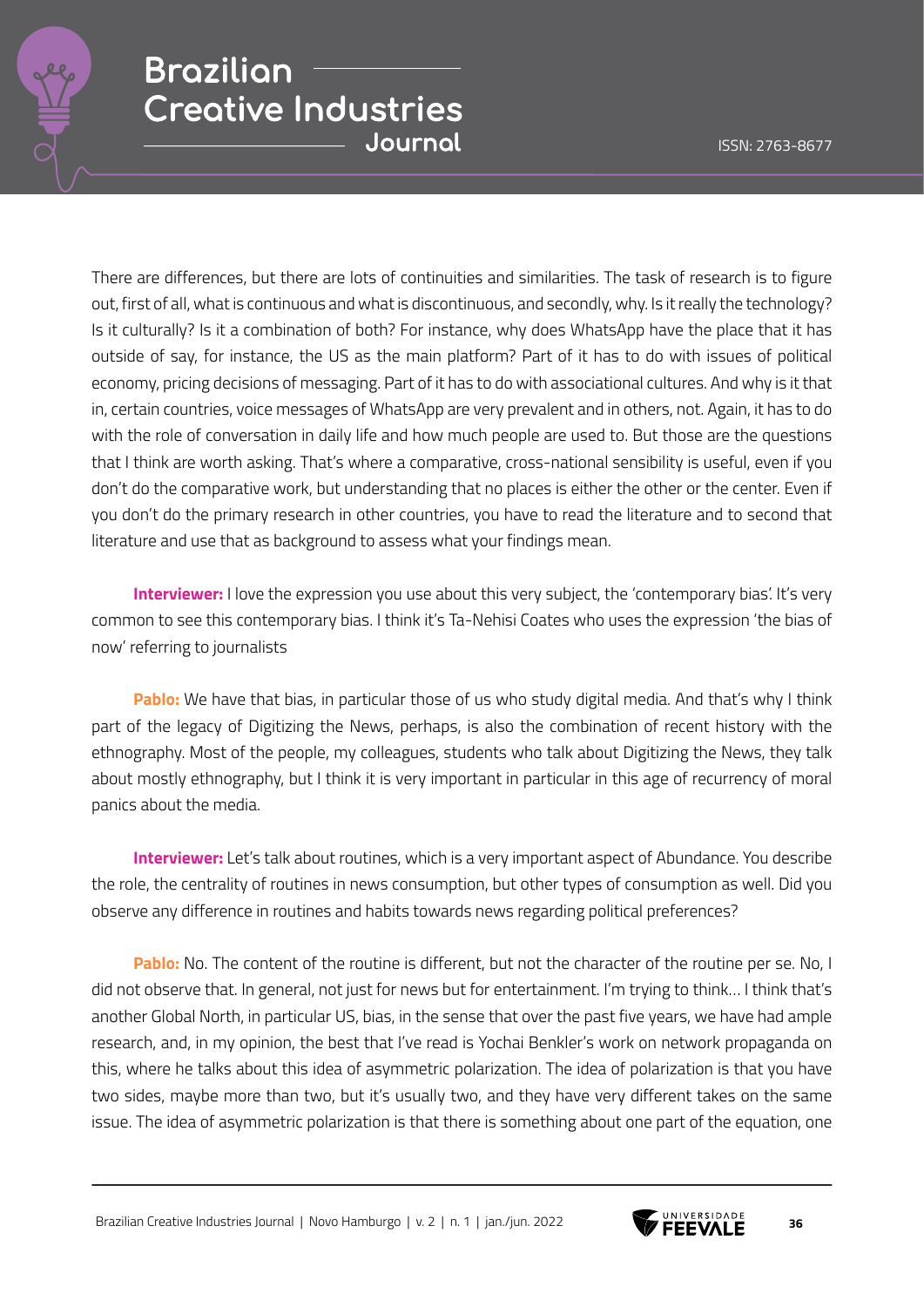side, that is not commensurate with the center or with the other side. It's a different kind of rationality, it's a different kind of belief system. It is essentially a denial of the elemental basics of reality. That phenomenon appears to be, at that scale, prevalent in the US, for sure. It's very well documented by Benkler and his analysis is superb, I think. But I have not seen that in Argentina, which is a country with a longstanding history of polarization. But I think what usually surely happens as a derivation in public discourse in the academy and in the media contending with the relations of asymmetric polarization is the idea that there is one side that is wrong, that is particularly wrong, that is bad, bad, bad, bad. That might be the case in the US, but that doesn't necessarily mean that every time you have polarization, you have one side that is bad, and it's usually the right wing, and the others are not. I don't know in other countries, like in Brazil, with supporters of Bolsonaro, or in Hungary, with supporters of Orbán, or in Turkey with supporters of Erdogan, I do not know, I do not claim to know. But, in the case of Argentina, I do not think that the right-wing voters, or the majority of the right-wing voters, have a different sense of the basic elements of reality than the left-wing voters. And where this plays out, for instance, contemporaneously, is that if you've been following the American press, you see that COVID vaccine hesitancy is particular prominent in districts that voted 60% or more for Trump. It correlates. But there is nothing ideological about the manufacturers of the vaccine, it's just a reality denial mechanism. It is living in this parallel, alternative universe, but you don't see the same in Argentina. Argentina has a very high level of vaccine acceptance. Vaccination rates are higher than in the US now. That's why the routines might be different in the States, I don't know, but in Argentina I did not see them. And I think it's important to distinguish the character of routines, how practice is organized, with the substance of the practice per se. The thing is that, very anthropologically, if your belief system is radically different from the belief system of 80% of society, perhaps your routines become different. But I wouldn't say that that applies to the Argentine case massively. The main point that I'm trying to impress in the book is that media routines are part of broader routines of everyday life in which the focus is primarily not media. And that's something that I learned from this project that I hadn't realized before. It's the fact that most of us who study the media, but particularly more for those of us who study the news side of the media rather than the popular culture and entertainment side. For us, we think that the media are very important in society, and the people who we study, the journalists, also tend to think that the media are very important in society. They realize, the journalists, that regular citizens do not think that the media are so important, but they think they are still very important. We academics have tended to think the same. My sense is that, I don't know before, but nowadays most of the media routines are derivative, in particular news media routines, perhaps not so much entertainment routines. So, media routines should be seen as a subset of broader routines of everyday life. Therefore, if that is the case, what explains media behavior is not really media related. It's about the routines of everyday life. What do I mean

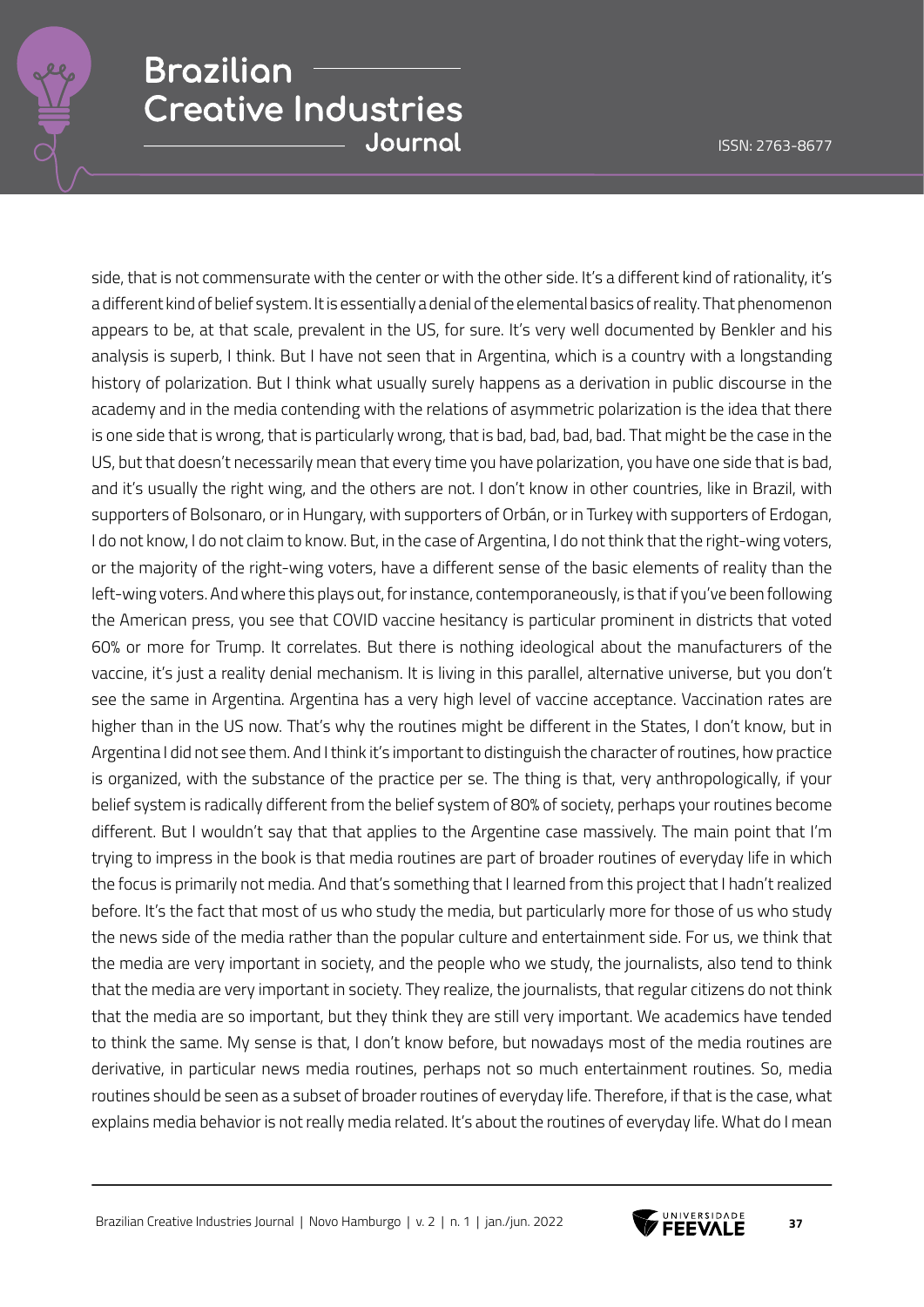

by this? If we consume the news incidentally primarily, so, the main way in which we inform ourselves about current events is in an incidental fashion, we do need to understand the broader routines within which there is sometime an opening to get the news. For instance, if we get most of our news in the empty times in which we are not doing something, so, 'oh, I had to go to the supermarket, and there is a long line waiting to pay, so, for three minutes I read news. And I stop or not, depending on when I'm there'. So, if I'm reading news, there are certain things that I'm not going to read, number one. Or certain videos that I am not going to watch. Number two, the time is the time of the queue to pay for groceries. It's not really the time that I want to devote. It doesn't say anything about how much [time I want to devote]. But we don't study those things. We study as if news consumption was the primary focus of attention and abstracted from anything else. And that's not really the case. It's not the case in part for entertainment either. And that, if my intuition is right, requires a tremendous amount of rethinking of our main theories. The theories that we have are remarkably consistent, I mean, I have a colleague here at Northwestern who was the first author of a study where he and his coauthors did a content analysis of every paper that was published in journals of communications since their founding until 2016. Every single paper, and they caught it on a number of dimensions. One of them was the theories used. And what they show is that there is very little theoretical innovation in the field. It's always the same handful of theories, but those theories were developed when the media system was radically different, and when people's relationships with the media were radically different. I think we really need to revisit that. Agenda setting, for instance. For agenda setting to function we need media that really intermediates, number one. Number two, people who pay attention. We know that people don't pay attention. And we also know now the media intermediates less and less. My favorite example of this is, and I'm sorry to bring up a subject that, maybe not for you, but maybe for some of your readers, might be difficult, when Argentina defeated Brazil in the Maracanã Stadium for Copa América. It was the news of the year for Argentines. The only happy news probably of all of 2021. So, it was all over television, as you might imagine. Every program became a sports program. I wasn't there, but I was told that it was very common that what news organizations would do was that they would just plug the live Instagram coverage of the players in the locker room, and they would show that in the big screen. There is no difference. There is no intermediation, there is no different in going through your Instagram account and seeing that, or seeing that on cable news X, Y, or Z. If you go to Instagram, I looked at one of those, it had like a 50 or 60 minute coverage of that, and the player had 10 million views on Instagram. The production values were horrendous, the phone dropped on the floor. It was Instagram, and for an hour, almost. And 10 million people watched that. Ok, they had 10 million views, maybe not 10 million people, maybe someone watched a hundred times, but it tells you a lot about who actually intermediates and whether there is an intermediate. I mean, that says there is no

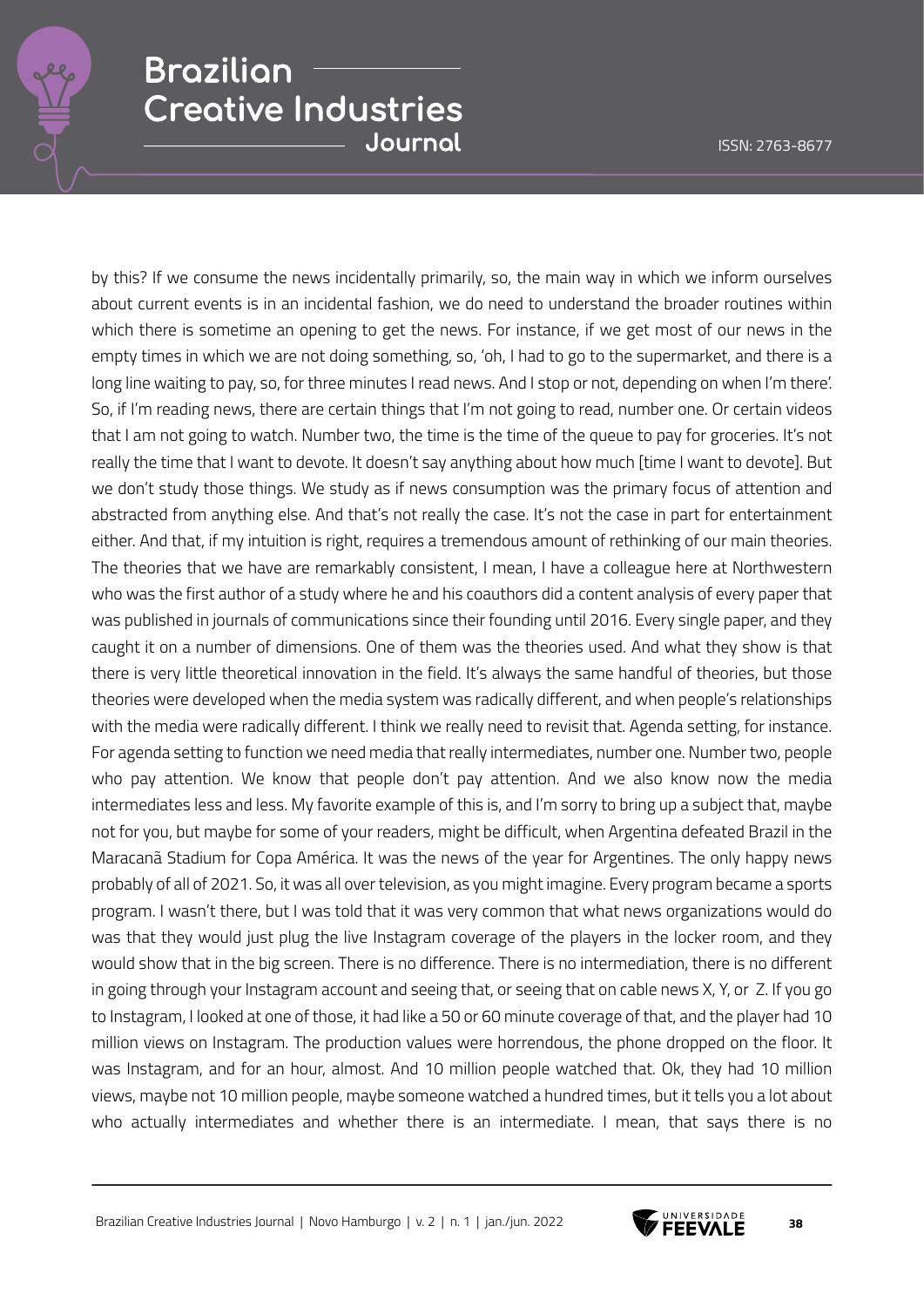

intermediation, you have a source becoming the reporter, which is anathema to the principles of modern journalism. What I'm telling you is not an exception. It happens all the time now. For many types of news. I think if we follow the subjects through their routines, we see routines that tell a very different story from the theoretical story that we teach. And the disjuncture is massive. I think it affords a tremendous opportunity for us to rethink the very basics of how we understand communicating. Another example from the world of soccer that I've been using lately, when Messi scores his first goal with Paris Saint-German, first goal in his club career that is not with Barcelona, it was at a fairly inconsequential match, and it was a fairly inconsequential goal. I mean, Paris Saint-German was winning 1x0 and ended up winning 2x0 because of this goal, but it was symbolically an important goal. So, Messi posted five pictures of that on Instagram, after which they had almost 14 million likes. Not views, likes, so somebody not only was exposed to that content, but spent a fraction of a second liking. The New York Times needed between 200 and 250 posts on Instagram to altogether collect 40 million likes. The NYT is the most powerful media organization of English speaking language versus the best striker in the world, the best player in the world. But it's one person versus the organization. The power of the media, who sets the agenda, what interests the audience, all of these things are at play in that very simple example. But that's not necessarily what we teach or what we theorize.

**Interviewer:** In the same subject, the Communications literature is historically focused on manipulation and passive audiences. And this idea is still too prevalent. Why do you think that is?

**Pablo:** Because it's easy. The literature theoretically has demonstrated active audiences and has demonstrated that it's impossible to manipulate, or not impossible, but the possibility to steer behavior is limited. Yet, there is this focus on the idea that the medium, the new media, can manipulate, and that audience is by and large manipulable. This is what I was alluding to before as this moral media panic, that already existed when films were first shown. 'Oh, they're going to corrupt the mind and the soul', etc. It happened with television, and we know it's not true. I think one reason why the discourse has again become so prevalent among media professionals, as well as among academics, is that it provides an explanation that situates the main causal forces outside of the domain of certain actors and places it entirely in the domain of others. One thing is that it makes us not responsible, because, since we are passive and we can be subject to manipulation, there is nothing that we need to do. It is the big corporation, the technology affordances, the algorithm, etc. So, it's easy. It's an easy answer. It's an answer that says that there is nothing that we have to do. The flip side of that is that, because it does all of that, it turns us from historical subjects into historical objects. And the problem with that is that it disempowers us. Social

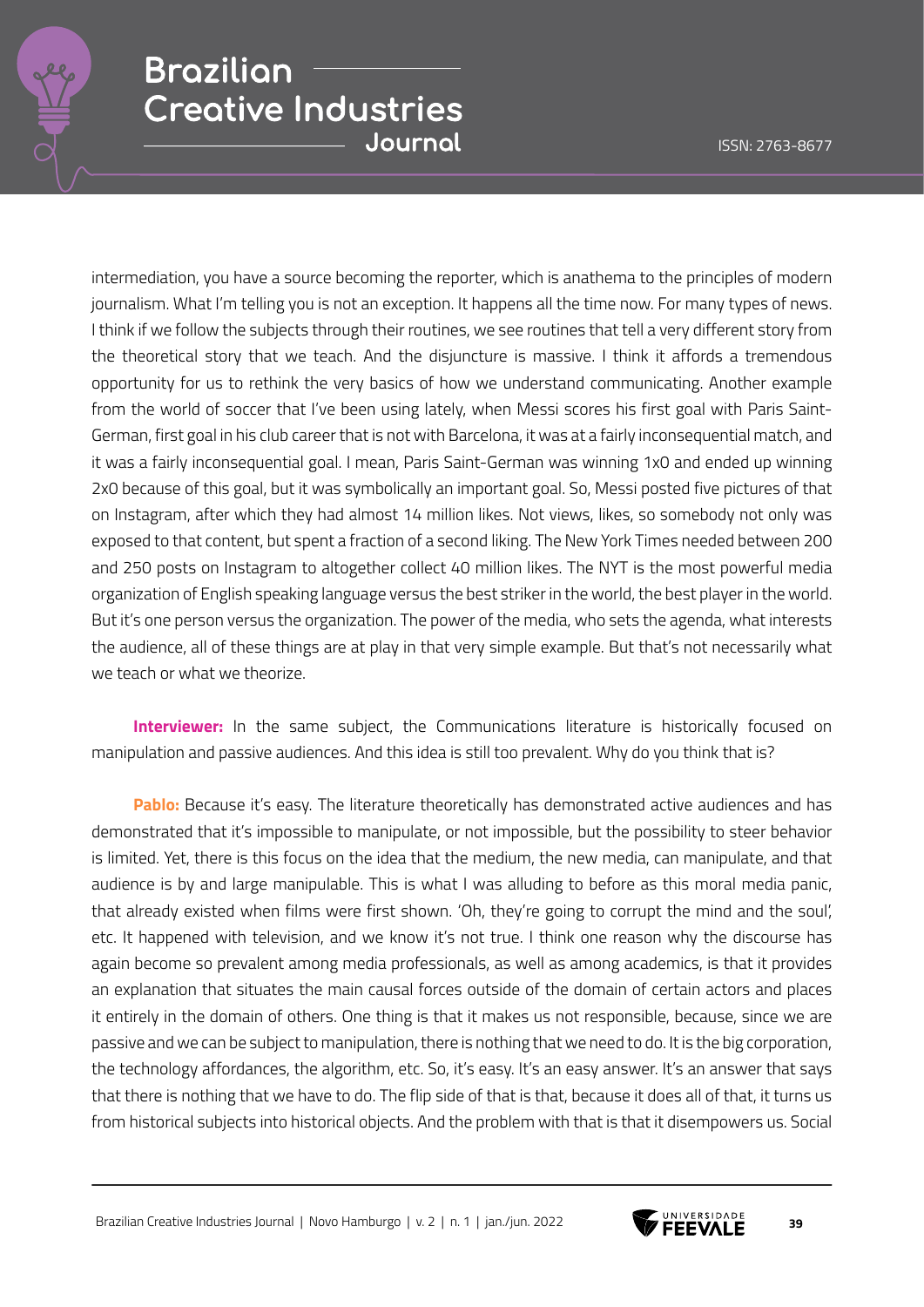

science is performative. That is, the theories that we have explanations, that we give in the world do have effects in the world. You can't really change the behavior of a virus if you give wrong explanations. But you can change the behavior of society. It's been demonstrated by Donald McKenzie, in his study of economics and financial markets. These explanations, I believe, have become so prevalent because they exonerate, they do not require us to think about some structural issues in society that we might know what to think about. But, on top of the fact that they are wrong, they do a fundamental disservice by disempowering us and turning us into historical objects. And they have been particularly prevalent in the past five years. 'How come we got Brexit?', 'how come we got Trump?', 'how come we got Bolsonaro'. It's easier to say 'it's the media', 'is the algorithm', 'it's a handful of companies' versus 'there are all these issues in society that are long-standing that are difficult to solve, but if we don't tackle them, they will not go away'.

**Interviewer:** Let me just ask a final question. You just tackled abundance. You have researched digital newspapers in the past. You mentioned an increasing interest in the audiences. What would you say is your next research interest, or your next research step in the field?

**Pablo:** It's a good question. I've been doing research for 25 years now, give or take, I started with news production in the Global North – Digitizing the News is in the States – and then I've been branching out in terms of area of study, in terms of methodology and in terms of geographic focus. Digitizing the News was a study of news production in newspapers in the States. Then what followed is that I went from that to Argentina with News at Work, and I went from only news production to news production, news products and news consumption. Then, in The News Gap, I went from either the US or Argentina to a comparison of seven countries, both news production/news consumption. In Abundance, what I did is I broadened from news to many other media practices: entertainment, social media, etc., on the consumption side. And as part of, as I mentioned before, a larger comparative project in five other countries. I have a number of projects at work. One is a theoretical project, a book that is on the contract with MIT Press. Exactly a week ago we sent the full manuscript to the press for another round of review. The book is tentatively titled Social Media Studies - Comparative Perspectives, and is a theoretical book on the need for comparative work in the study of social media. It's not about news. This will be my first book with no news component. I'm doing that with a colleague. And then in parallel I have, with three other colleagues, a book proposal in the review with a couple of publishers that looks at the reception of misinformation, not the production of misinformation or the distribution of misinformation, but the reception of misinformation in the context of the 2019 presidential election in Argentina. If it actually gets published and I hope it will, I hope somebody will like it, it will be my first book using experiments. So, in that work we combine six months of interviews,